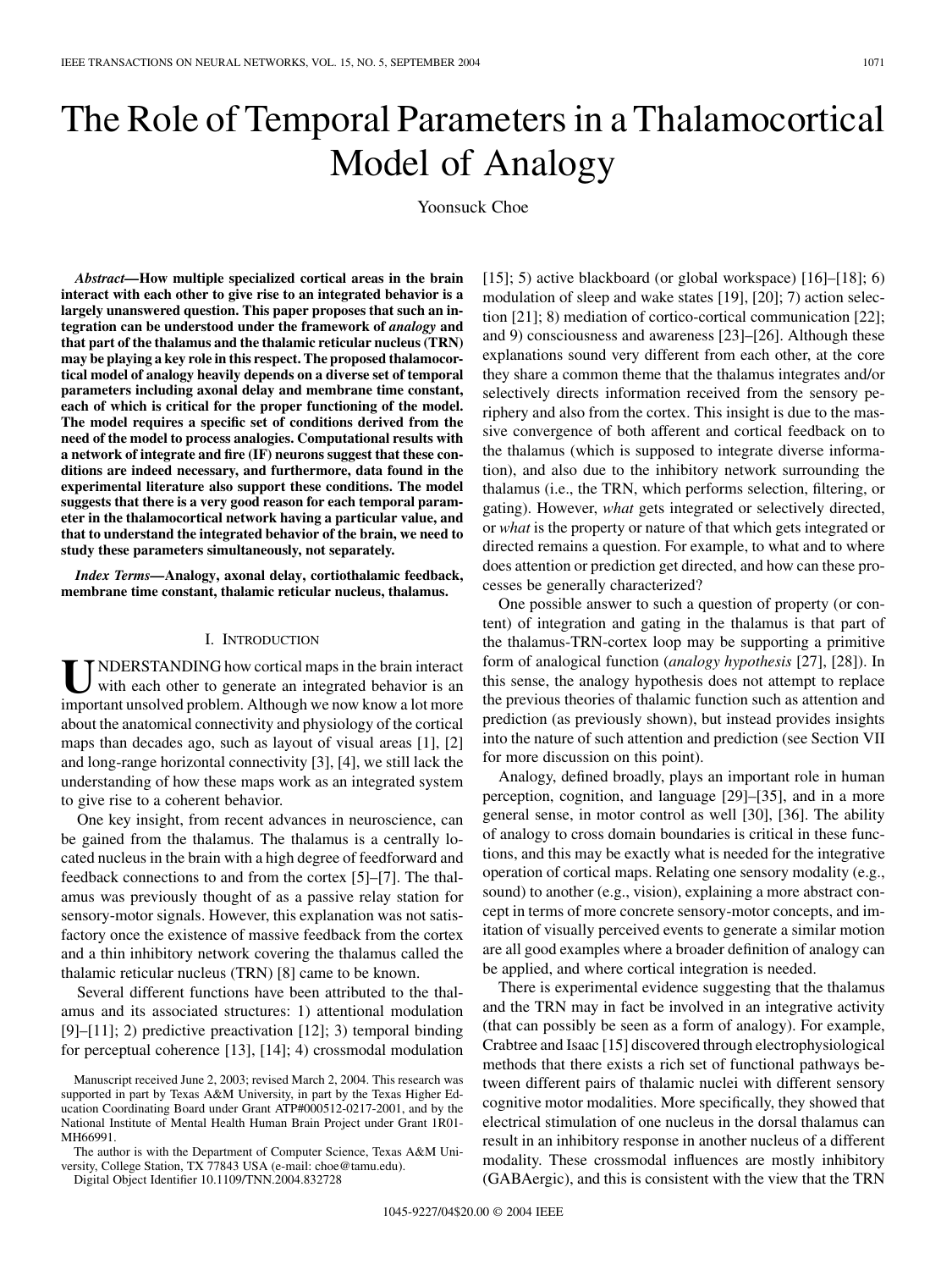may take part in such an interaction by conducting disynaptic inhibition [[15\]](#page-10-0). These results can provide experimental grounds for the analogy hypothesis, which puts an emphasis on the crossmodal function of the thalamus and the TRN.

Another important aspect of the thalamic function, besides the functional connectivity, is the diverse structural and physiological characteristics that can give rise to a complex temporal dimension to the functioning of this nucleus. For example, long membrane time constants in TRN neurons [[37\]](#page-10-0), [[38\]](#page-10-0), long axonal conduction delay in corticothalamic feedback due to the unmyelinated axons [[39\]](#page-10-0), and fast synaptic transmission between reticular neurons through gap junctions [[40\]](#page-10-0) are experimental results evidencing the rich temporal aspect of the thalamocortical network. In this paper, the role of this diversity in the temporal dimension will be investigated in relation to the function of analogy.

This paper presents a computational implementation of the hypothetical model described in [[27\]](#page-10-0) and [[28\]](#page-10-0) and compare the results with the previous predictions. The predictions are related to the various temporal requirements of the model and the goal is to show that the temporal dynamics we observe in experimental data have an important role to play under the framework of analogy.

Sections II–VII will briefly summarize the analogy hypothesis, then provide details of the implemented model, together with the results. The paper will conclude with a discussion about issues to be resolved, relevant related work, and future directions.

## II. ANALOGY THROUGH ASSOCIATIVE COMPLETION AND FILTERING

To motivate the thalamocortical model of analogy, let us first consider an abstract example which highlights two mechanisms thatcantogethergiverisetoasimpleformofanalogy:completion andfiltering[[27\]](#page-10-0),[[28\]](#page-10-0).Completionisnecessaryforactivatingrepresentations related to a certain given input and filtering is necessary for removing irrelevant ones among those completions.

Let us suppose that we have a simple brain with neurons (or populations of neurons) responding to specific inputs in the environment (Fig. 1). The simple brain has detectors for different input features including fruit objects (apple and orange), colors (red and orange color), and spoken words (the words red and orange). Note that each feature detector does not have to be a single neuron and it can be represented by a population of neurons, thus, forming a distributed representation (see Section VII). A neuron (or a distributed population) representing a certain feature will *invoke* other neurons (or populations) when they fire, and the invoking is done through relational (or associative) links which are supposed to be learned through experience and embody frequently co-occurring events or stimulus pairs. For example, the apple-object detector may have a strong connection to the color-red detector because apples are mostly red.

Given the above, consider the proportional analogy question apple : orange :: word-red : ?. Fig. 1 shows an activation sequence of the simple brain to this input question. Initially, the first five neurons in the left are activated in response to this input [Fig. 1(a)]. Note that when an apple (object) is presented, it's red color also activates the color-red detector, and the same goes for the orange (object). Next, through the relational links, other cortical neurons are invoked [Fig. 1(b)]. This is where the *comple-*



 $(c)$  After filtering.

Fig. 1. Analogy through completion and filtering. A simple brain with six detector neurons is shown. Environmental input comes in from the bottom (*world of fruits*) and the neurons are linked with directed arcs that show the learned association between the detectors. The gray vertical bars partition the neurons into separate maps: object, color, and word maps from the left to the right. From (a) to (c) shows the activation sequence of the brain in response to an analogy question "apple : orange :: word-red :?." (a) Initial activation. (b) Associative completion across relational links. (c) Remaining activity after filtering out input-driven cortical activity.

*tion* occurs based on previously learned associations. It is like a replaying of the previously observed sequence of events, thus, it can be seen as *predicting* what is to be expected next, given the current input. Last, after *filtering* for the purely cortex-driven activity in the cortex as suggested in [[27\]](#page-10-0) and [\[28](#page-10-0)], only the word-orange detector remains active [Fig. 1(c)]. In other words, the filtering process promotes newly formed activity, not directly caused by the input, but somehow related to the current input. Interestingly enough, such a cortex-driven activity that survives the filtering (in this case word-orange) happens to be precisely the answer to the analogy question we previously posed. Thus, in this simple case, associative completion and filtering can account for a *primitive* form of an analogical process.

However, things can get complicated when combinations of objects are used in the question. Let us extend the simple brain to include concepts of small and big (not shown in Fig. 1). For such a case, simple filtering for only purely cortex-driven activity is insufficient because the answer can contain items that are already present in the question. For example, consider the analogy question a big apple:  $small$  apple: big orange:  $?$ . The answer is small orange, but both small and orange appeared in the question, thus, the simple filtering as above will not work (i.e., everything will be filtered out). In this case, relaxing the filtering criterion allows us to get to the answer. Find *relatively less input-driven* cortical activities [\[27](#page-10-0)], [[28\]](#page-10-0) within each map (e.g., object map, color map, and word map shown in Fig. 1 divided by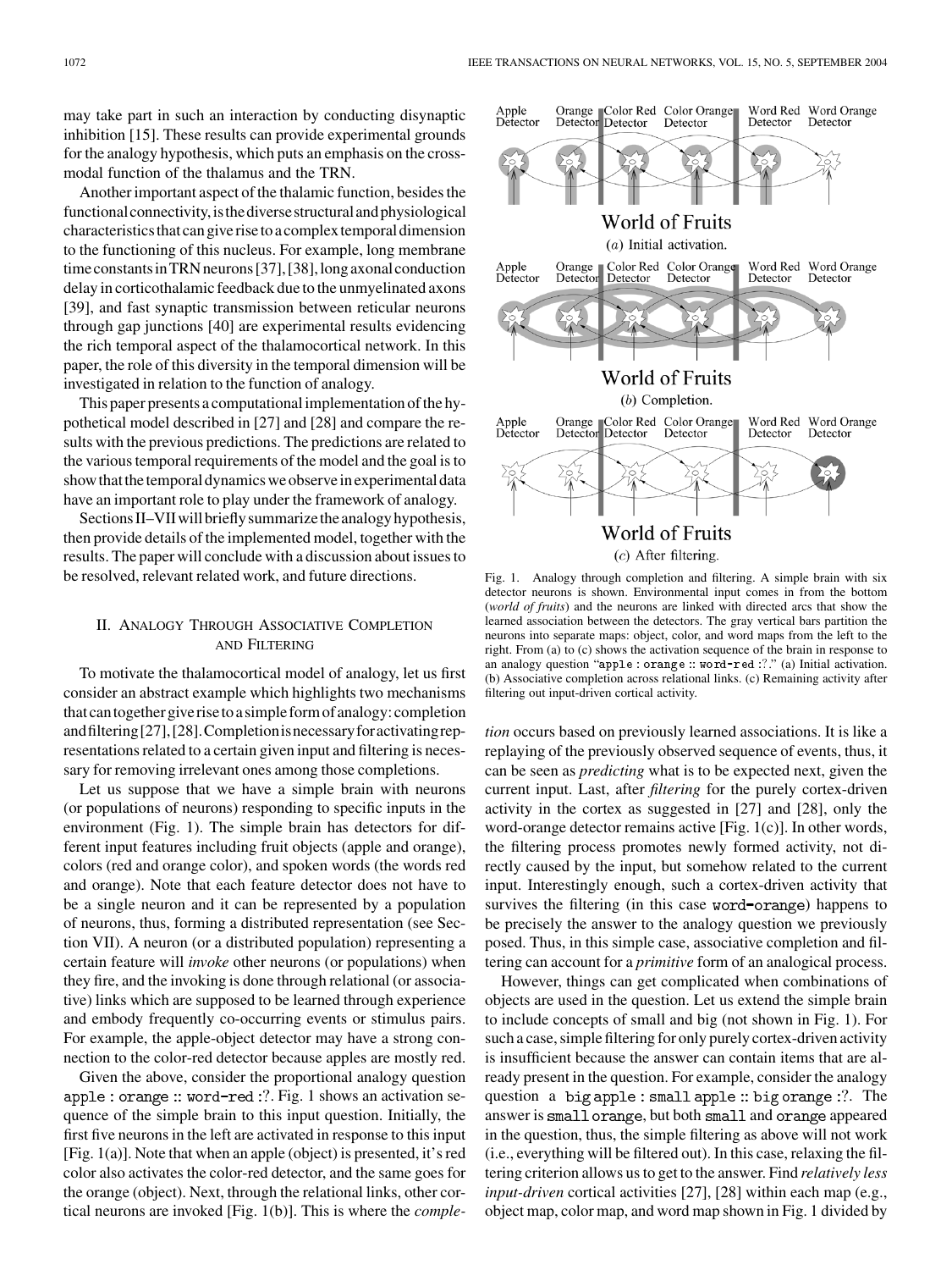

Fig. 2. Thalamocortical network. A schematic diagram of the thalamocortical network is shown (see [[6\]](#page-9-0) for a review). Solid edges with open arrows are excitatory connections and dashed edges with closed arrows are inhibitory connections. The thalamus is a centrally located nucleus in the brain and the dorsal part of it is covered with an inhibitory network of neurons called the TRN. Ascending and descending connections all branch out and stimulate reticular neurons, and the reticular neurons send inhibitory connections to the thalamic relay neurons. Two thalamocortical loops, Loop1  $(T_1 - R_1 - C_1)$  and Loop2 ( $T_2$ - $R_2$ - $C_2$ ), are shown. The two loops are connected to each other in the cortex and within the TRN.

the gray vertical bars). Following a similar activation sequence as in Fig. 1, we can see that word-red and word-orange are the purely cortex-driven activities. In addition, because and apple appeared in the input twice but small and orange appeared only once, the latter two can survive the filtering under the new criterion. Thus, even for cortex-driven activities that are also input driven, those that are less input driven can survive and the correct analogical response can still be found among such activities that are more cortically-driven within each map (or area). Note that not only small orange survives such a filtering, and thus, the answer is not exact. However, what is more important here is that such a simple filtering process can generate a small set of *potential answers*. Although simple analogical questions may have straightforward answers, in more complex analogical problems, there can be multiple answers depending on the context [\[41](#page-10-0)], [[42\]](#page-10-0), and the flexibility shown above can be a desirable thing to have.

In summary, the examples demonstrated that simple analogies can be processed by completion and filtering. However, the proposed mechanism may not be able to account for more complex analogies, and other mechanism may also exist (see, e.g., [\[43](#page-10-0)]), but those are beyond the scope of the current paper. (See Section VII for further discussion on this point.) In Section III, we will see how the cortico-cortical connections and the thalamocortical circuit can exactly implement such a completion and filtering mechanism.

## III. ASSOCIATIVE COMPLETION AND FILTERING IN THE THALAMOCORTICAL LOOP

Previous papers proposed that the thalamus, TRN, and the associated part of the cortex may be involved in completion and filtering [\[27](#page-10-0)], [\[28](#page-10-0)]. Fig. 2 shows a schematic diagram of the thalamocortical circuit based on known anatomy and physiology [\[6](#page-9-0)], [\[15](#page-10-0)]. In the following, we shall review how this circuit can carry out completion and filtering.

Cortico-cortical connections linking different maps in the cortex are ideally suited for associative completion (see, e.g., [\[44](#page-10-0)]). Specific patterns of connections observed in animals (e.g., visual cortex of monkeys [[4\]](#page-9-0), [\[45\]](#page-10-0)) show how such patterns can implement specific completion functions. Depending on how complex the representations are at the source and the target areas, and on how the actual cortico-cortical connections are wired, such pattern completions can give rise to a rich set of second-order activity in the cortex, in response to the sensory-driven first-order activity. The generated activity can be the result of logical inference, computation, memory recall, etc., but as shown in Section II, analogy is one reasonable (and important) candidate.

A more difficult issue is how filtering can be done, i.e., how can input-driven cortical activity be distinguished from cortex-driven cortical activity? As suggested in [[27\]](#page-10-0) and [\[28](#page-10-0)], the TRN is a promising location where such a filtering can occur. The basic idea is that the reticular neurons receive both ascending thalamic input- and descending-cortical feedback, and reticular inhibition cancels out cortical feedback to the thalamic relays when both ascending and descending spikes are received at the TRN. On the other hand, when only descending (i.e., corticothalamic) feedback is received, TRNs inhibition on the thalamic relay is weak and the relay neuron is allowed to fire in response to the cortical feedback, thus, invoking the cortical neuron for the second time around.

Fig. 3 shows a detailed activation sequence of this mechanism. The example shows a case where only one of the thalamocortical loops (Loop1) received sensory input, thus, demonstrating how *purely cortex-driven* activity can be promoted. The cortical feedback to the thalamus that survives the filtering is allowed to reactivate the cortex.

As for promoting the *relatively less input-driven* activity, we can think of a case when Loop1 receives a strong sensory input and Loop2 receives a weak sensory input. This time, both reticular neurons  $R_1$  and  $R_2$  will be highly activated, but due to the *disinhibition* (inhibition of an inhibitory neuron results in less inhibition at the target neuron) between the two,  $R_2$  (which is strongly inhibited by  $R_1$ ) cannot cancel out cortical feedback from  $C_2$  to  $T_2$ . On the other hand,  $R_1$ , with its strong activity, will cancel out feedback from  $C_1$  to  $T_1$ .

The description of the procedure sounds straightforward, but in fact, there are hidden assumptions (mostly regarding the temporal aspect) that are not quite obvious from the above. Section IV will explicate these hidden assumptions and provide theoretical (or functional) and experimental justifications for them.

#### IV. FUNCTIONAL REQUIREMENTS OF THE PROPOSED MODEL

As mentioned above, there are specific assumptions that need to hold for the scenario described in Section III to work (see, e.g. Fig. 3):

- 1) reticular neurons must have slow dynamics  $[Fig. 3(b)–(d)];$
- 2) inhibition between reticular neurons must be strong [Fig. 3(e)];
- 3) either the cortico-cortical connections must be very fast or the corticothalamic feedback connections must be slow (or both), compared to each other [Fig. 3(c) and (d)]; and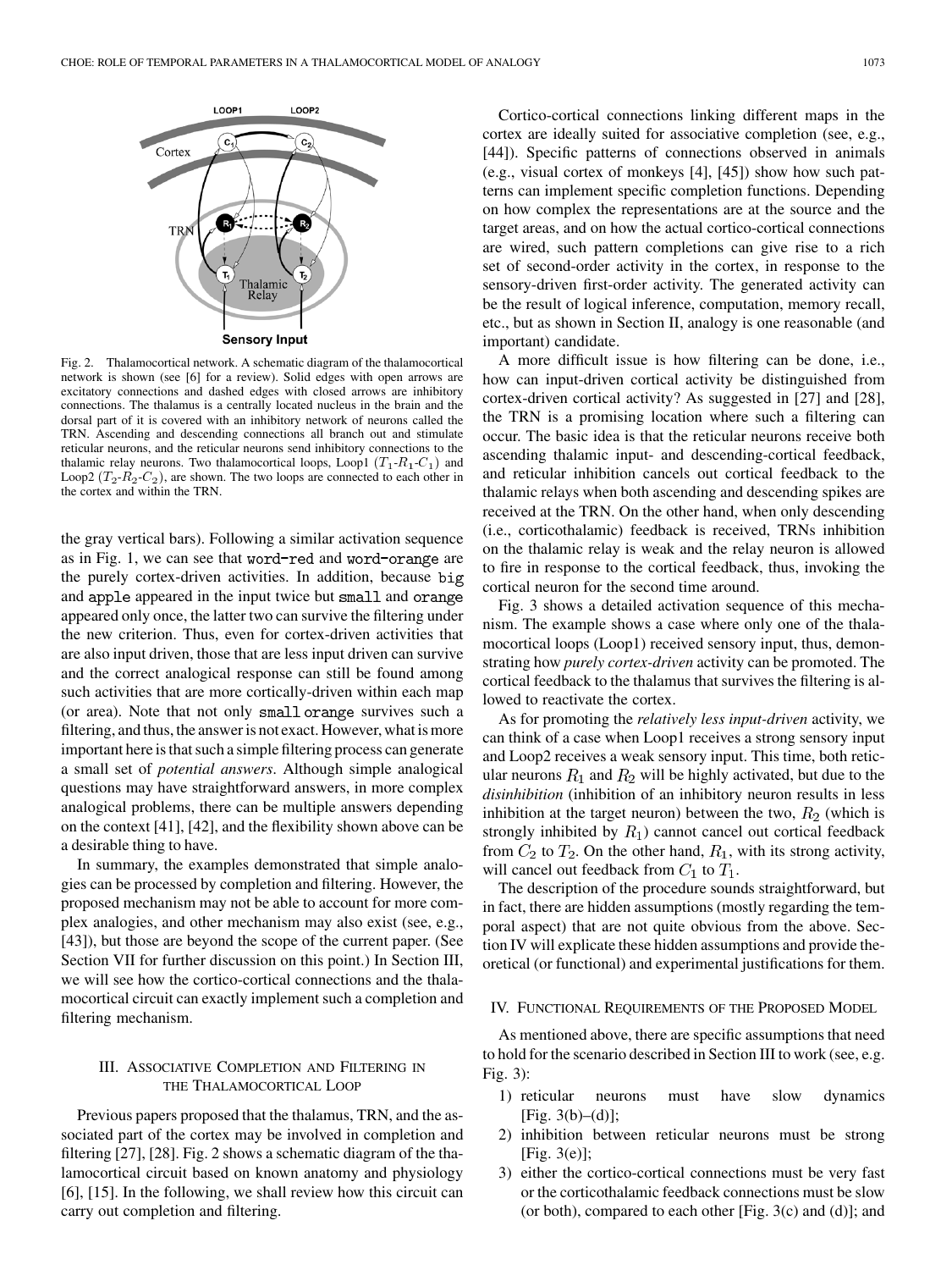

Fig. 3. Analogical completion and filtering in the thalamocortical circuit. An activation sequence of two thalamocortical loops (Loop1 and Loop2) are shown. Active parts of the circuit at each step are highlighted. (a) Initially, only  $T_1$  receives an afferent sensory input. (b)  $T_1$  invokes  $\overline{R}_1$  and  $\overline{C}_1$ . (c) The cortical neuron  $C_1$ , through fast connections, invokes another cortical neuron  $C_2$ .  $C_1$  also sends out feedback to  $R_1$  and  $T_1$ , but these connections are slow and the spike can only travel a short distance in the same time. Note that  $R_1$  retains the level of excitation because of its slow dynamics. (d) Cortical feedback from both  $C_1$  and  $C_2$ arrives at the TRN, and adds to the existing activity at TRN. Reticular neurons  $R_1$  and  $R_2$  inhibit each other through fast connections. (e) At the time the cortical feedback arrives at  $T_1$  and  $T_2$ , the reticular neurons exert inhibition on the thalamic relays.  $R_1$ , driven by both afferent input- and cortical-feedback exerts strong inhibition on  $T_1$ , effectively canceling out the cortical feedback from  $C_1$ . On the other hand,  $R_2$  was only driven by the cortical feedback, and it is not enough to cancel out feedback from  $C_2$  at the thalamic relay  $T_2$ . Thus,  $T_2$  is permitted to fire again. As a result,  $C_2$  will be the only active neuron in the cortex in the next iteration.

4) interaction between reticular neurons must be fast [Fig. 3(d)].

These conditions must hold due to the following functional requirements of the proposed model (in the same order as above):

- 1) reticular neurons need to retain the ascending excitation level to strongly inhibit the thalamic relay later when the cortical feedback comes around  $[R_1$  in Fig. 3(b)–(d)];
- 2) reticular activity must not be strong enough to cancel out cortex-driven cortical feedback to the thalamic relay  $[R_2]$ in Fig. 3(e)];
- 3) both input-driven cortical activity  $(C_1)$  and cortical activity  $(C_2)$  driven by that input-driven cortical activity must send feedback to the thalamus and TRN at approximately the same time [Fig. 3(c) and (d)]; and
- 4) reticular neurons must rapidly adjust their activity level before inhibiting the thalamic relays  $[R_1$  and  $R_2$  in Fig. 3(d)].

Most of these conditions were described in [[27\]](#page-10-0) and [\[28](#page-10-0)], but some of those that were only implicit in the earlier description are made more explicit here.

As it turns out, all of these conditions have experimental support (in the same order as above):

- 1) reticular neurons activate and deactivate on a slow timescale compared to thalamic relays [\[37](#page-10-0)], [\[38](#page-10-0)];
- 2) reticular neurons are harder to depolarize than thalamic relays [[38\]](#page-10-0), which may be due to inhibition between reticular neurons;
- 3) corticothalamic feedback connections are unmyelinated (i.e., very slow) [[39\]](#page-10-0); and
- 4) gap junctions have been found between reticular neurons [[40\]](#page-10-0), suggesting that the interaction between reticular neurons may be rapid.1

In the following, the conditions listed above will be tested in a computational implementation of the model.

## V. MODEL DESCRIPTION

A network of leaky integrate and fire neurons [[46\]](#page-10-0) was constructed to test the *analogy hypothesis* summarized in Section IV.

<sup>&</sup>lt;sup>1</sup>It is controversial whether gap junctions can directly carry out disinhibition as required in here. However, the existence of gap junctions shows that reticular neurons need to communicate at a high speed, suggesting that other connections between reticular neurons may have to be fast as well.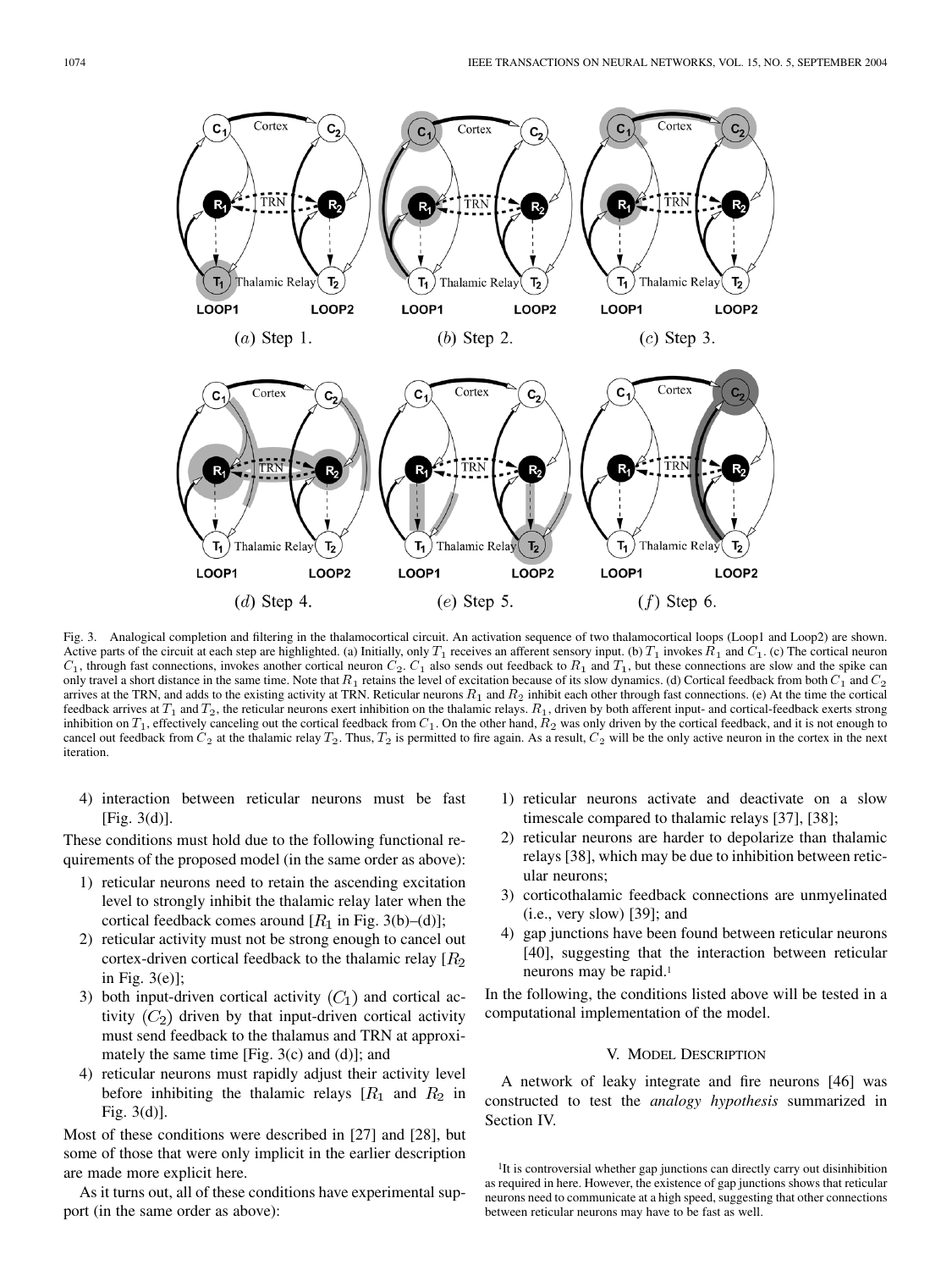Six neurons of three types: thalamic relay (T), thalamic reticular neuron (R), and cortical neuron (C) were connected according to the diagram in Fig. 2 (with the additional reciprocal connection from  $C_2$  to  $C_1$ ). For each neuron i, the membrane potential  $V_i$  evolved according to the following dynamic equation:

$$
C_i \frac{dV_i}{dt} = I_i(t) - \frac{V_i}{R_i}
$$
 (1)

where  $C_i$  is the membrane capacitance,  $R_i$  the resistance, and  $I_i(t)$  the input contribution to neuron i at time t. When  $V_i$ reaches a threshold value  $\theta_i$ , a spike is generated and  $V_i$  is reset to the baseline (0.0). A spike generated by a presynaptic neuron j results in a postsynaptic potential (PSP)  $s_{ij}$  at a target neuron  $i$ , which is set to 1.0 at the moment the spike is received and is decayed over time as follows:

$$
\frac{ds_{ij}}{dt} = -\frac{s_{ij}}{\tau_i} \tag{2}
$$

where  $\tau_i$  is the membrane time constant of the PSP of the neuron i. The input contribution  $I_i(t)$  to the neuron i at time t is defined as follows:

$$
I_i(t) = \sum_{j \in \mathcal{N}_i} w_{ij} s_{ij}(t - \delta_{ij})
$$
 (3)

where  $\mathcal{N}_i$  is the set of neurons sending spikes to neuron i (see Fig. 2 for the connectivity);  $w_{ij}$  is the connection weight from neuron  $j$  to  $i$  (the sign is negative if  $j$  is an inhibitory neuron); and  $s_{ij}(t - \delta_{ij})$  is the PSP generated in neuron i by a spike from neuron j with a conduction delay of  $\delta_{ij}$  (see Tables I and II for the exact parameter values).

#### VI. EXPERIMENTS AND RESULTS

Six experiments were conducted with the model previously described to test the assumptions and predictions in the hypothetical model [\[27](#page-10-0)], [[28\]](#page-10-0). The common setup for these experiments is summarized in Section VI-A. The first three experiments (Sections VI-B–D) tested if the model tuned according to the conditions listed in Section IV can filter out input-driven or more input-driven cortical activity and just leave either the purely cortex-driven or relatively more cortex-driven activity in the cortex. The remaining experiments (Sections VI-E–G) systematically tested the effects of violated conditions on the function of analogy.

#### *A. General Experimental Setup*

Tables I and II list the neuron and connection parameters (the units are arbitrary). The parameters are fairly uniform, except for the values in bold-type indicating a deviation from the default parameters. The deviations are not arbitrary, and are specifically required as discussed in Section IV (in the same order):

1) the membrane capacitance  $C_i$  of a reticular neuron  $R_i$ must be large  $( = 0.6,$  twice the default value) so that the membrane has slow dynamics;

2) the synaptic weight between reticular neurons  $R_i$  to  $R_i$ must be large  $( = 10.0, \text{ ten times the default value});$ 

TABLE I NEURON PARAMETERS

| Parameter                  | Thal. Relay $(T_i)$ | TRN $(R_i)$ | Cortex $(C_i)$ |  |
|----------------------------|---------------------|-------------|----------------|--|
| Capacitance $C_i$          | 0.3                 | 0.6         | 0.3            |  |
| Resistance $R_i$           | 3.0                 | 3.0         | 3.0            |  |
| Threshold $\theta_i$       | 0.25                | 0.25        | 0.25           |  |
| PSP time constant $\tau_i$ | 0.05                | 0.05        | 0.05           |  |

TABLE II CONNECTION PARAMETERS

| Weight $w_{ij}$ | $T_i$ | $\mathrm{R}_i$ | $C_i$ | Delay $\delta_{ij}$ | $T_i$ | $\mathbf{R}_i$ | $C_i$ |
|-----------------|-------|----------------|-------|---------------------|-------|----------------|-------|
| $T_j$           |       | 1.0            | 1.0   | $T_j$               |       | 2.0            | 2.0   |
| $R_j$           | 2.0   | 10.0           |       | $R_j$               | 2.0   | 0.2            |       |
| $C_j$           | 1.0   | 1.0            | 0.9   | $C_j$               | 4.0   | 2.0            | 0.2   |

3) the conduction delay  $\delta_{ij}$  from a cortical neuron  $C_j$  to a thalamic relay  $T_i$  must be large (= 4.0, twice the default value); the conduction delay  $\delta_{ij}$  from a cortical neuron  $C_j$ to another cortical neuron  $C_i$  must be very small (= 0.2, one-tenth the default value); and

4) the conduction delay  $\delta_{ij}$  from a reticular neuron  $R_j$  to  $R_i$ must be small  $( = 0.2,$  one-tenth the default value).

The two exceptions are the  $R_i$  to  $T_i$  connection weight (= , twice the default value) and the cortico-cortical connection weight  $( = 0.9, 90\%$  of the default value). These parameters were found empirically and the significance of the relative magnitude of these parameters needs to be further investigated. A possible reason for  $R_i$  to  $T_i$  connection weight being high is that this inhibitory influence should be strong enough to cancel out input-driven cortical feedback. As for the cortico-cortical connection weight, it has to be lower than 1.0 to avoid a positive feedback loop that can potentially make the activity to go out of control.

The same set of parameters were used without modification in all the experiments, except for the following: 1) in Sections VI-C and D, where the  $R_i$  to  $T_i$  connection weight was increased; and 2) in Sections VI-E–G, the temporal parameters were altered to systematically test the effects of violated conditions.

## *B. Experiment 1: Input-Driven Versus Cortex-Driven Activity in a Single Loop*

To independently test the function of a *single* thalamocortical loop, depolarizing currents were injected at two different locations of the loop, the thalamic relay (T) and the cortical neuron (C), in two separate experiments. The thalamic injection emulated the input-driven condition and the cortical injection emulated the cortex-driven condition. The results are shown in Fig. 4.

In the input-driven case  $[Fig. 4(a)]$ , the cortex activates at time  $t=3$  in response to the thalamic drive, but the corticothalamic feedback at time  $t = 7$  is canceled out (i.e., filtered out) by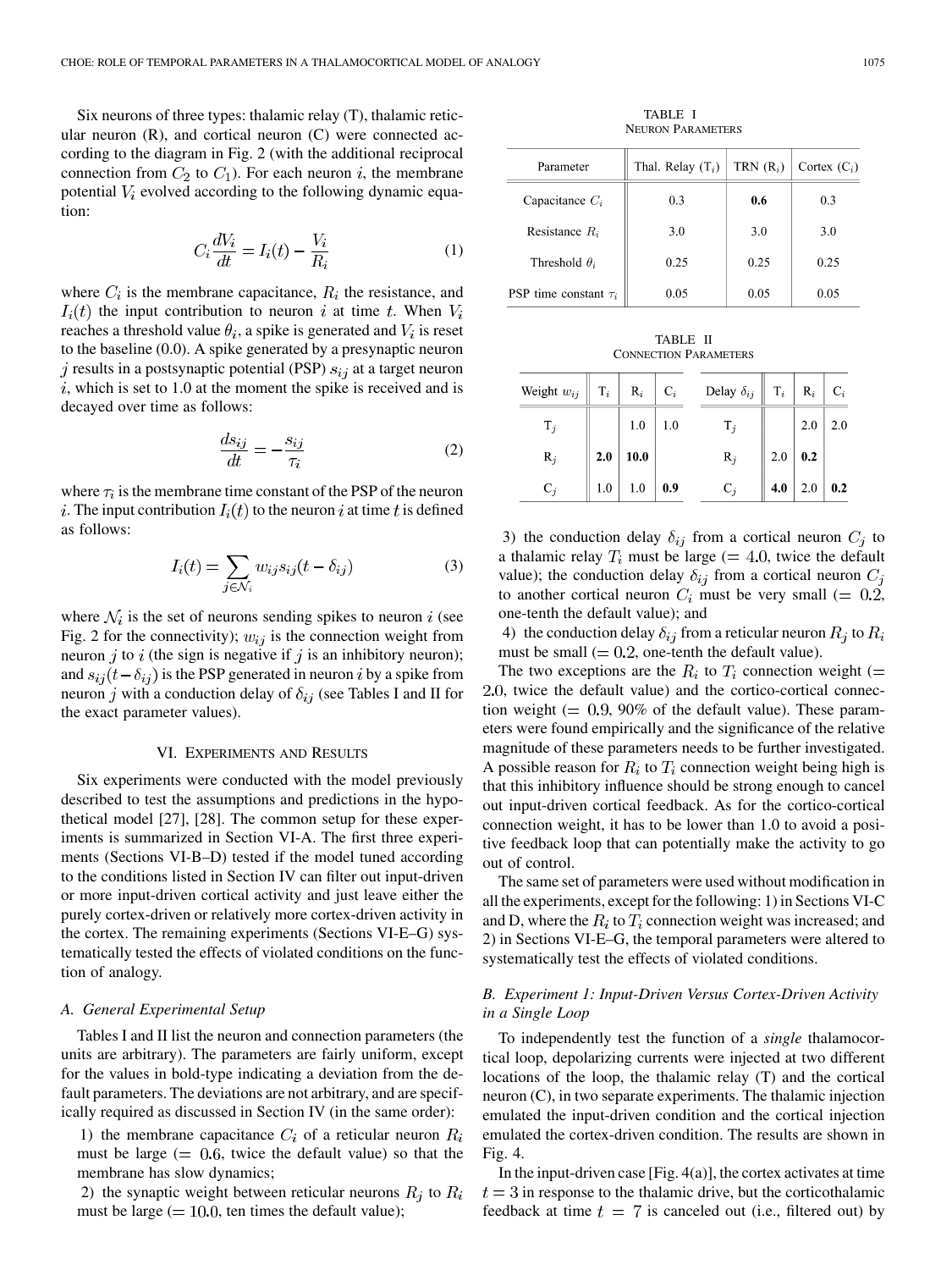

Fig. 4. Thalamus- versus cortex-driven activity. Membrane potential traces for a thalamic relay (T), a reticular neuron (R), and a cortical neuron (C) in a *single* loop are shown from the bottom row to the top row in each panel. The  $x$  axis is time and the  $y$  axis is the membrane potential. A depolarizing current of magnitude 1.0 and duration 1 was either injected in (a) the thalamic relay, emulating an input-driven condition, or in (b) the cortical neuron, emulating a cortex-driven condition. Only for the cortex-driven case (b), the initial cortical burst of activity can reactivate the cortical neuron through the corticothalamic loop ( $t = 7$ ). Note that the plot shows the  $V_i$  trace (1) with spikes added at the moment of threshold crossing. Also note that (a) and (b) are from two independent experiments.



Fig. 5. Input versus no-input condition. Membrane potential traces for neurons in *two* connected thalamocortical loops are shown, one in (a) and the other in (b). The two loops are wired as shown in Fig. 2, with the addition of a reciprocal cortico–cortical connection from  $C_2$  to  $C_1$ . The voltage traces for the neurons in the loops are numbered accordingly. (a) A depolarizing current of magnitude 1.0, duration 1 was injected in  $T_1$ . (b) No current was injected anywhere in the loop, thus, all activities were initially driven by the cortico-cortical connection from  $C_1$  to  $C_2$  at time  $t = 3$ . Only the cortex-driven cortical activity  $(C_2)$  is able to reactivate the cortex through feedback to the thalamus  $[t = 10$  in (b)]. Note that the above are results from a single experiment, unlike in Fig. 4 where there were two.

the reticular inhibition. As a result, the cortical neuron fails to reactivate.

In contrast, for the cortex-driven case [Fig. 4(b)], the corticothalamic feedback to T at time  $t = 5$  is strong enough to survive the weak reticular inhibition and successfully reactivates the cortex at time  $t = 7$ . These initial results demonstrate the ability of the model to perform filtering as discussed in Sections II and III.

# *C. Experiment 2: Input Versus No-Input Condition in a Connected Pair of Loops*

In this experiment, a pair of connected thalamocortical loops was simulated to test whether *purely cortex-driven* activity can survive the filtering in the model. The two loops were connected as in Fig. 2 with the addition of a reciprocal cortico-cortical connection from  $C_2$  to  $C_1$ . To suppress hyperactivity in the thalamus caused by the strong feedback from the cortex due to this recursive cortico-cortical activation, the connection weight from  $R_i$  to  $T_i$  was increased to 5.0. All other conditions were identical to that of Section VI-B.

Input current was only injected into Loop1 thalamic relay  $T_1$  to test the input (Loop1) versus no-input (Loop2) condition. The results are shown in Fig. 5. For the initially input-driven loop [Loop1 in Fig. 5(a)], the cortical burst of activity at time  $t=3$  is unable to reactivate the cortex. However, for the initially cortex-driven loop [Loop2 in Fig. 5(b)], the cortical burst at time  $t = 3$  induced by Loop1 is able to reactivate the cortex at  $t=10$  through the corticothalamic feedback. Thus, the model demonstrates selectivity for purely cortex-driven activity.

## *D. Experiment 3: Strong- Versus Weak-Input Condition in a Connected Pair of Loops*

The setup in this experiment was identical to Section VI-C, except for the input condition. For this experiment, Loop1 thalamic relay  $T_1$  was injected with a depolarizing current of magnitude 2.0, and  $T_2$  of Loop2 with a lower magnitude  $(= 1.0)$ . Thus, a strongly input-driven versus weakly input-driven condition was setup to test whether *relatively less input-driven* cortical activity can be promoted in the model. The results are shown in Fig. 6.

The results are similar to those in Section VI-C. Cortical activity in the more input-driven Loop1 is unable to reactivate the cortex [Fig. 6(a)], but the less input-driven Loop2 is able to reactivate the cortex  $[t = 10$  in Fig. 6(b)]. These results show that the model has selectivity for *less* input-driven cortical activity.

Note that in this case, disinhibition between reticular neurons serves an important role in allowing Loop2 to reactivate the cortex, despite the fact that Loop2 was also input-driven. Loop1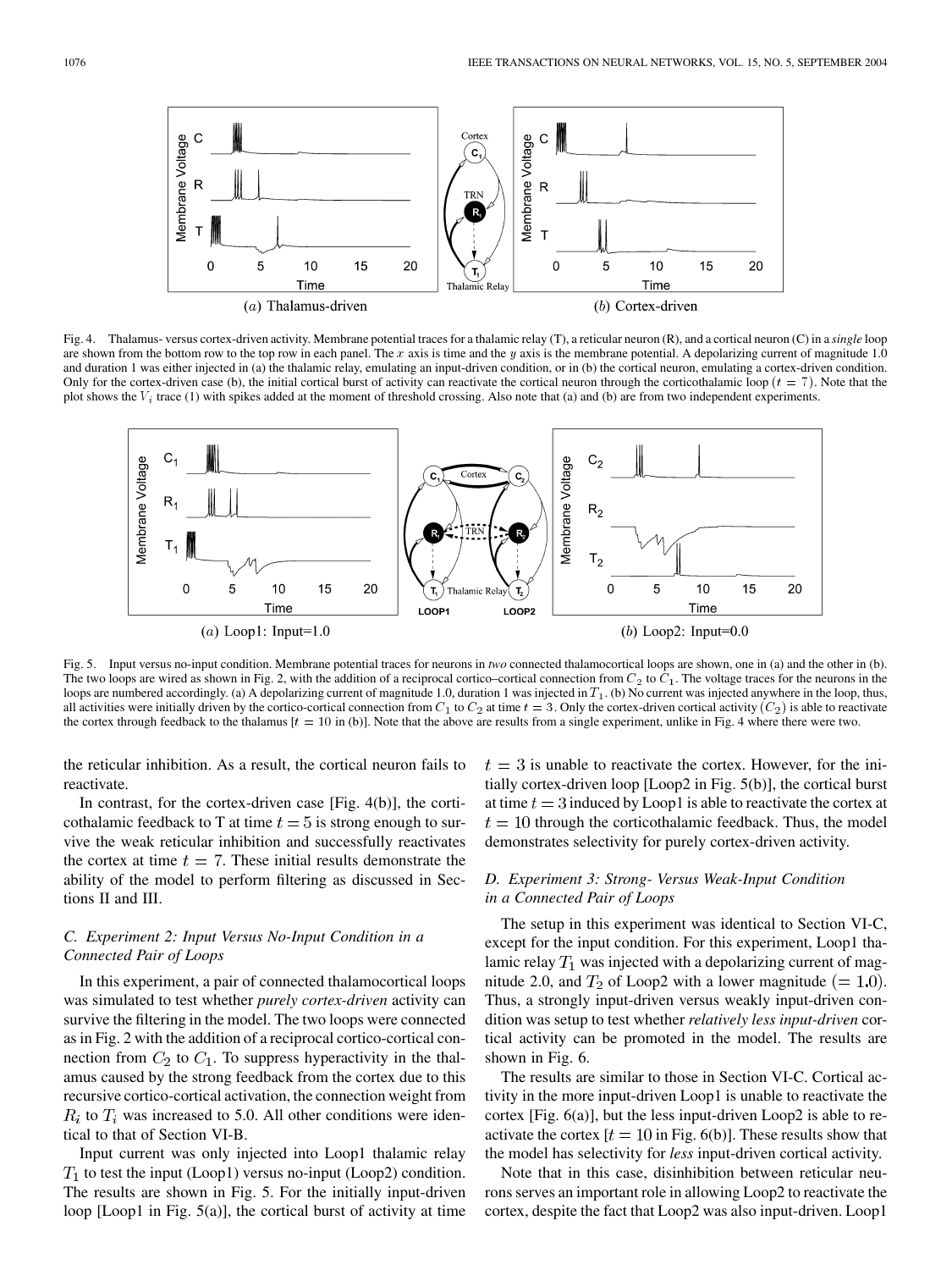

Fig. 6. Strong- versus weak-input condition. Membrane potential traces for two thalamocortical loops with an identical setup as in Fig. 5 are shown. The only difference was the magnitude of depolarizing current injected in loops 1 and 2. (a) A depolarizing current of magnitude 2.0, duration 1 was injected in  $T_1$ . (b) A depolarizing current of magnitude 1.0, duration 1 was injected in  $T_2$ . Thus, both loops were input-driven, but to a different degree. Only the less input-driven cortical activity  $(C_2)$  is able to reactivate the cortex through feedback to the thalamus ( $t = 10$  in b).



Fig. 7. Fast reticular-neuron dynamics. Membrane potential traces for two thalamocortical loops with an identical setup as in Fig. 6 are shown. The only difference was the lower membrane capacitance  $(C_i = 0.5)$  in the reticular neurons  $(R_i)$ , which makes the membrane dynamics faster. The reticular neurons fail to integrate the thalamic and cortical contributions, and timely inhibition is interrupted.

reticular neuron  $R_1$  fires more vigorously than  $R_2$  of Loop2, and when they fire, they strongly inhibit  $R_2$  [ $t = 3$  and beyond in Fig. 6(b)], thus, weakening the inhibition exerted by  $R_2$  on  $T_2$ . Compare this result to Fig. 5(a), where the same amount of input current injected in the thalamic relay resulted in the failure of the cortical neuron to reactivate.

The results suggest that relatively less input-driven cortical feedback can be detected and promoted in the proposed model, without changing any parameter (see, e.g., Section VI-C). In the following, we will see how violating model assumptions alter the behavior of the thalamocortical network.

## *E. Experiment 4: Fast Reticular-Neuron Dynamics*

Previously, in Section IV, we reasoned that the reticular neurons need to operate on a slow timescale because of the need to integrate both ascending thalamic contributions and descending cortical feedback. In this experiment, we will investigate the effect of faster reticular dynamics on the behavior of the model. The prediction is that analogical filtering, which depends on such an integration, will not work properly.

To test the effect, the capacitance of the reticular neurons was lowered to 0.2. All other simulation conditions were identical to that of Section VI-D. The resulting behavior, shown in Fig. 7, is a rapid activation and deactivation of the reticular neurons which causes the reticular neurons to fail to integrate the contributions from the ascending and feedback connections in a timely

manner. This leads to the failure of the reticular neurons to inhibit the thalamic relay neurons at the time cortical feedback arrives at the relay neurons (Fig. 7(a) at  $t = 7$  and  $t = 14$ ). Compared to Fig. 6, the firing of the thalamic relay neurons are markedly more robust, thus, it suggests that the reticular neurons are not performing the analogical filtering function properly. The results confirm that reticular neurons having a slow dynamics is important for integrating thalamic contribution and cortical feedback to perform analogical filtering.

# *F. Experiment 5: Weak Synaptic Strength Between Reticular Neurons*

If the reticular inhibition exerted on the thalamic relay neurons is too strong, cortical feedback can never survive the filtering at the thalamus whether or not that feedback was input driven or cortex driven. To ensure that the inhibition is not too strong, the reticular activity must not be too strong. For this, mutual inhibition within the TRN can play a significant role, and in Section IV, it was speculated that this inhibition should be strong. To test this prediction, the connection weight between the reticular neurons was decreased to 2.0. All other conditions were the same, as in Section VI-D.

The results are shown in Fig. 8. When we compare these results to Fig. 5 (where the intrareticular weight was high) we can notice that Loop2 fails to reactivate the cortex. This is because the reticular disinhibition was not strong enough to allow the  $C_2$  to  $T_2$  feedback to activate  $T_2$  strongly enough. The results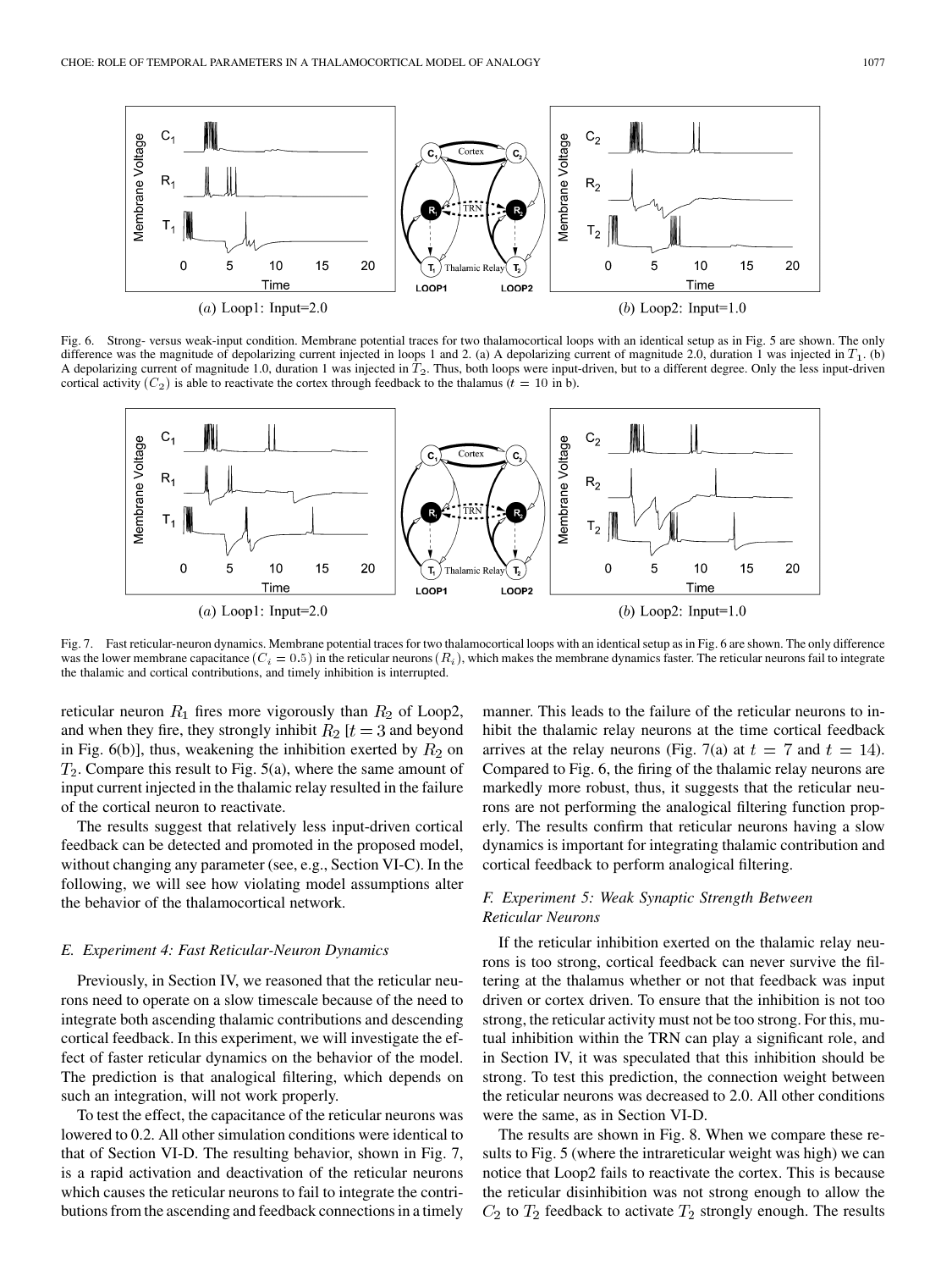

Fig. 8. Weak synaptic strength between reticular neurons. Membrane potential traces for two thalamocortical loops with an identical setup as in Fig. 6 are shown. Only one parameter was altered: the connection weight between reticular neurons was decreased to 2.0. Due to the weaker disinhibition effect, Loop2 reticular neuron generates more activity to suppress the thalamic relay. As a result, Loop2 fails to reactivate the cortex.



Fig. 9. Longer cortico-cortical axonal delay. Membrane potential traces for two thalamocortical loops with an identical setup as in Fig. 6 are shown. The only difference was the cortico-cortical axonal delay, which was longer  $(= 1.0)$ . The result shows that the phases of Loop1 and Loop2 activities start to drift and become irregular.

suggest that reticular neurons need to inhibit each other strongly to satisfy the functional requirement of the analogy framework, and this can possibly be the reason why it is experimentally observed that reticular neurons are hard to depolarize [[38\]](#page-10-0).

## *G. Experiment 6: Altered Delay Conditions*

As shown in Section IV, the model requires specific delay conditions in two cases: 1) larger delay in corticothalamic feedback compared to cortico-cortical connections and 2) small delay between TRN neurons. In this section, the effect of violating these delay conditions will be investigated. Two experiments were conducted where all parameters were identical to those in Section VI-D, except for the particular delay condition being considered.

In the first experiment, the cortico-cortical connections were made slower  $(= 1.0)$  so that the delay is similar to that of the thalamocortical feedback. Fig. 9 summarizes the results. Because of the longer delay in the cortex, the cortical feedback arrives at the thalamus out of sync with the reticular inhibition and this causes the tightly coupled behavior of the thalamocortical network to break down. For example, the cortical and thalamic activities beyond  $t = 5$  in the two loops are out of phase.

On the other hand, in the second experiment, the axonal delay between reticular neurons within the TRN was made longer. As shown in Fig. 10, delayed inhibition within the TRN allows for a large amount of initial activity in the TRN ( $t=3$  to  $t=5$ ), causing the reticular neurons to strongly inhibit the thalamic relays. Because of this, the cortical feedback to the thalamic relays are totally suppressed  $(t = 7)$ . These two experiments show why the cortico-cortical connections and intra-TRN connections should be fast, if the analogy model is to properly function.

The results show that specific delays found in the thalamocortical network support analogical completion and filtering, and altering these delays can cause the function of analogy to break down.

## *H. Summary of Results*

In summary, the thalamocortical model functioned as predicted by the *analogy hypothesis*, with a set of parameters derived from functional, anatomical, and physiological considerations. The model was successful in detecting and promoting purely cortex-driven cortical activity and relatively less inputdriven cortical activity, which forms the basis of the proposed model of analogical processing in the thalamocortical network (Section VI-B–Section VI-D).

Violated model assumptions regarding temporal parameters such as membrane time constant and axonal delay caused the model to fail to function properly as required by the framework of analogy (Section VI-E–Section VI-G). These results suggest that the temporal parameters found in experimental observations may have such specific values for a very good reason, i.e., to promote the processing of analogies through completion and filtering.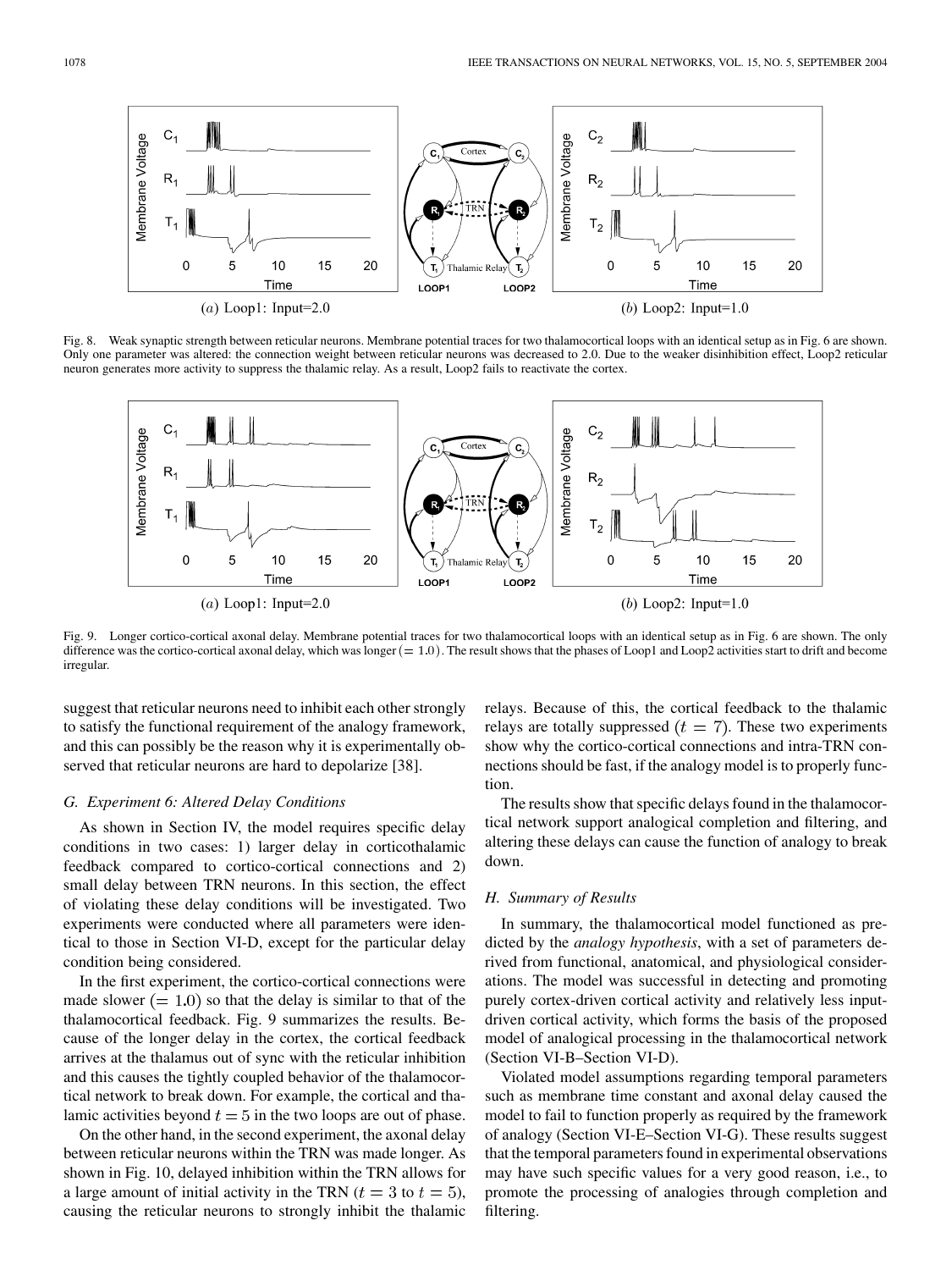

Fig. 10. Long axonal delay between reticular neurons. Membrane potential traces for two thalamocortical loops with an identical setup as in Fig. 6 are shown. All parameters were the same except for the delay between reticular neurons, which was increased to 1.5. Because of the delayed inhibition, the disinhibition effect did not happen in time to allow Loop2 to reactivate the cortex.

## VII. DISCUSSION

The main contribution of this paper was establishing a connection between analogy, thalamus and TRN, and temporal properties of neural circuits. Taken apart from each other, we can see that an enormous amount of research is going on in parallel in all of the three areas above. For example, in analogy research, several different perspectives have emerged: analogy as a higher level perception [\[31](#page-10-0)], [\[35](#page-10-0)], [[36\]](#page-10-0), analogy through structure mapping [\[47](#page-10-0)], analogy by constraint satisfaction [\[34](#page-10-0)], analogy using holographic representations [\[30](#page-10-0)], and a neural network theory of analogy [\[43](#page-10-0)] (see [[43\]](#page-10-0) for an extensive review of computational models of analogy). On the other hand, a separate line of research is going on in neuroscience where specific anatomical and physiological measures are gathered from the thalamus and its surrounding structures [[5\]](#page-9-0), [\[8](#page-9-0)], [\[12](#page-10-0)], [\[15](#page-10-0)], [[19\]](#page-10-0), [\[20](#page-10-0)], [\[22](#page-10-0)]. Based on these, various theories have been advanced, including attention, prediction, action selection, sleep/wake, and awareness and consciousness as discussed in Section I. The temporal properties of neurons and network of neurons are also heavily studied in both the experimental and the modeling and theory communities. Various temporal aspects of neuronal signaling are studied, such as the role of synchrony and resonance [[14\]](#page-10-0), [[48\]](#page-10-0)–[\[54](#page-10-0)], and how to understand and decode the temporal code of the neurons [\[55](#page-10-0)]. Although all of the three research areas above look rather unrelated at first, under the framework of analogy presented in this paper, things come together nicely and a coherent explanation becomes possible. If all parties involved can recognize the relevance of the developments in the other areas, a productive collaboration can be initiated.

The proposed model is not without limitations, realizing which naturally leads into several promising future directions. The first thing to notice is that the model produces a set of potential answers and not the exact answer, thus, further investigation may be necessary if the model is to be applied in solving more general analogy problems. Another limitation is that the model only supports a very constrained form of analogy, i.e., it is not able to deal with structural analogies [\[56](#page-10-0)]. To efficiently deal with structural analogies, the ordering of input and the role each input play must be taken into account, and for this, the involvement of the prefrontal cortex [\[57](#page-10-0)] and the hippocampus [\[58](#page-10-0)] must be assessed. As briefly discussed in

Section III, the complexity of the analogical mapping done by the thalamus-TRN-cortex loops depends on what is represented in the source and the target regions of the cortex, and how they are connected. For example, not just the objects or object properties, but object relations or case role can be represented in a spatially distributed manner in the (higher) cortical areas [\[30](#page-10-0)], [\[58](#page-10-0)], [[59\]](#page-10-0) and then a similar completion and filtering mechanism, as proposed in this paper, can be used to bring out the analogy.

The involvement of the prefrontal cortex leads to another question, about the role of higher order relays in the anterior thalamus [\[22](#page-10-0)]. Higher order relays do not receive any afferent input from the peripheral nervous system, which is quite distinct from the model in this paper. What would it mean to ask "what is the less input-driven activity?" in this case, when there is no input at all. It would be quite interesting to see how the model of analogy can be adjusted to that kind of anatomy (or if no adjustment is necessary at all).

A more general problem may be the simplistic notion of proportional analogy adopted by the model and the mechanism of completion and filtering that results. Certainly, analogy can go beyond the strict question–answer formalism, as discussed in Section I. Thus, the current model can only represent a limited part of the whole phenomenon of analogy. However, further experimental investigations into specific neural mechanisms of the thalamocortical circuit can potentially provide us with insights into new formalisms of analogy that can take us beyond this strict framework. Also, in terms of generalizing the approach, the possible applicability of the completion and filtering mechanism in other kinds of mapping can be explored, where completion performs a different kind of mapping (e.g., some form of inference), and filtering extracts the result of the mapping.2

Another limitation is the scale of the model. The maximum number of neurons used in the current study was only six. To study a larger scale behavior, scaling up is inevitable. This brings up another interesting point. In the current model, each loop consisting of individual neurons took on a specific function (a localist representation), but it is also possible to have synchronized populations of thalamocortical loops serve the role of a single loop (thus, forming a distributed representation). The thalamus also plays a critical role in modulating synchrony

2This last point is due to L. Shastri. See, also, Section III.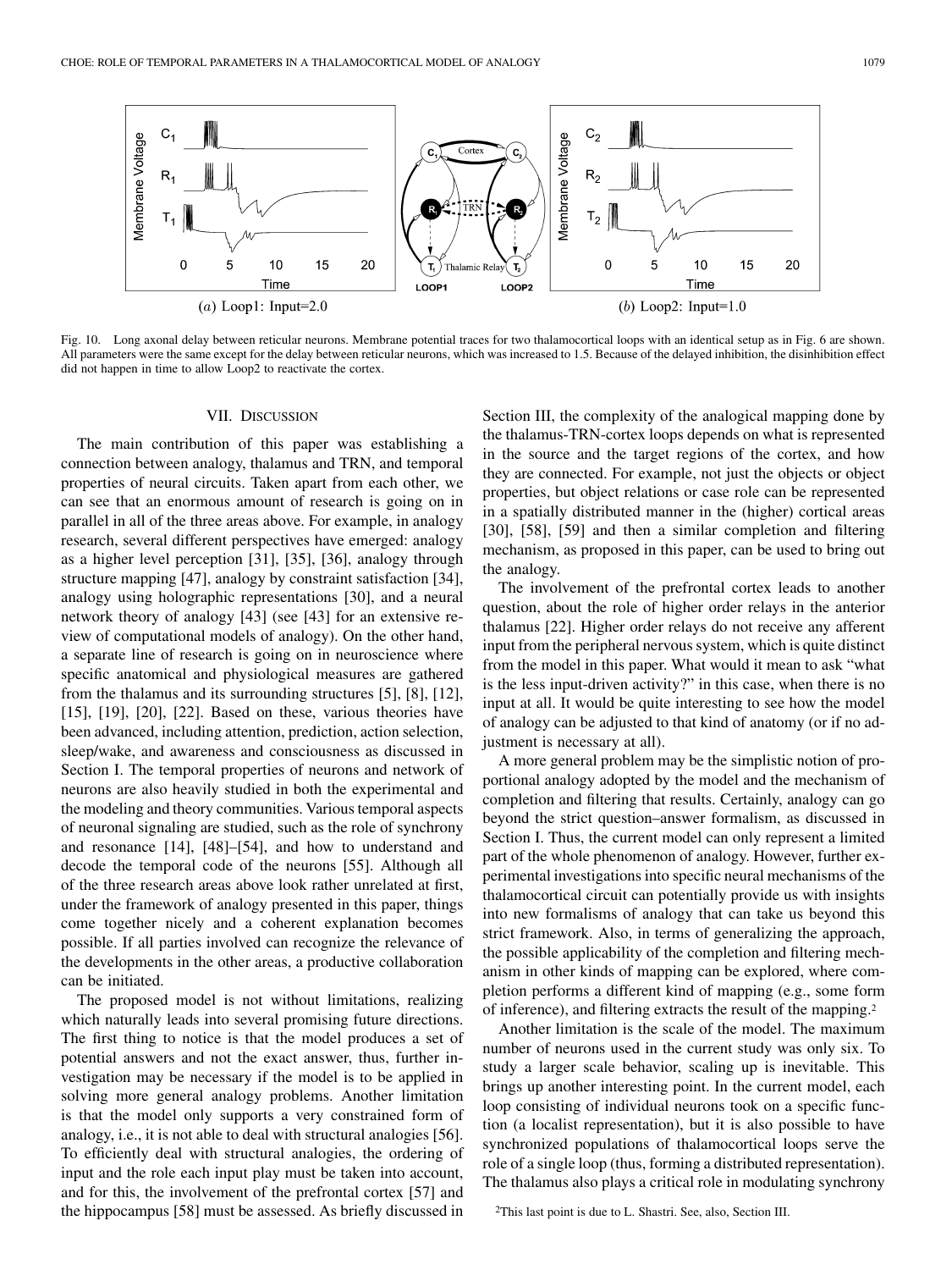<span id="page-9-0"></span>in the cortex [\[13](#page-10-0)], [[60\]](#page-10-0), and these synchronized populations can be formed and used as a higher level abstraction of a single thalamocortical loop. Instead of one localist neuron exciting another localist neuron, a distributed pattern can trigger (or complete) a different pattern (cf. synfire chains [\[61](#page-10-0)], [[62\]](#page-10-0)). The same thalamic mechanism can then perform filtering on these distributed, synchronized representations. This way, the model can be extended to work in a distributed parallel manner.

The model raises another question. If the primary function of the cortico-cortical and the thalamocortical network is to perform analogies, where does the rest of the perceptual, cognitive, and motor functions fit in? The cortex consists of more intricate microcircuits than illustrated in this paper, and certainly there are other subcortical nuclei (such as the hippocampus or the basal ganglia) connected to the cortex that serve functions other than analogy. Since the model presented in this paper only accounts for one part of what the cortex does, and only in relation to the thalamus, there is plenty of space left for other functional principles. In a similar manner, analogy may be only one part of the rich set of functions served by the thalamus, as those listed in the introduction. Certain anatomical features of the thalamus not included in the current model, such as the inhibitory interneurons and the "matrix" cells sending diffuse connections to layer I of the cortex [7] may be related to these functions other than analogy. Thus, the model presented in this paper is complementary, not contradictory, to the existing models of thalamus and cortex function.

Finally, we can derive several predictions from the model presented in this paper. The specific assumptions on connection weight and temporal parameters described in Section IV and the computational results already form a concrete prediction. Experiments similar to these can be conducted on live tissue blocks in vitro or even in vivo, and the course of activity in the thalamocortical network can be compared to the results presented in this paper. Also, one implicit assumption regarding the cortical feedback in the model was that the feedback alone (without sensory afferents) can activate the thalamic relay. For this to happen, the feedback has to have a driving influence (i.e., not just modulatory), but driver feedbacks are only known to exist in the higher order relays [5], [[22\]](#page-10-0). However, the existence of such drivers in first-order sensory areas of the thalamus has not yet been disproven: The model predicts that driver feedback will also be found, and this may have to be experimentally verified in the future. The model also makes very specific predictions on the expected behavior when the normal parameters are disrupted (Section VI-E–Section VI-G). At a higher level, the model predicts that purely or more cortically driven activity in the cortex will reactivate while input-driven activity in the cortex will not reactivate. Experiments by Grill-Spector *et al.* partly confirms this prediction. They showed that elongated exposure to a same input caused the fMRI signature to decrease over time [\[63](#page-10-0)], [[64\]](#page-11-0). A similar experiment can check if the fMRI responses for cortical activity *derived* from the immediate input are increased as predicted by the model. Whether the thalamus serves an analogical role can also be tested using fMRI devices while the subject is performing a cognitive task involving analogical abilities. Activities at the thalamus and the cortex can be measured simultaneously, and to get a better temporal resolution, electroencephalogram (EEG) [or magnetoencephalogram (MEG)] studies can be done in parallel. Through such a study, cognitive scientists can gain new insights into a richer analogical mechanism through an understanding of the neural underpinnings of the process, and neuroscientists can better understand the function of the thalamocortical network, within the framework of analogy.

#### VIII. CONCLUSION

In this paper, the thalamocortical model of analogy [\[27](#page-10-0)], [\[28](#page-10-0)] was tested computationally. A network of integrate and fire neurons was built and tuned based on functional, anatomical, and physiological considerations. The results showed that associative completion and filtering for less input-driven activity, which forms the basis of analogy, arise in the model. Various temporal parameters, tuned based on anatomical and physiological data, turned out to be crucial in enforcing the proper function of the model. This suggests that these parameters need to be studied together, not separately, under a general functional framework, such as the analogy model. One immediate future direction is to significantly scale up the model to include multiple cortical maps. The model can then be used to test whether the analogy framework can be generalized for the understanding of integration among multiple interacting cortical maps.

#### ACKNOWLEDGMENT

The author would like to thank B. Ermentrout for his help with *XPPAUT* [[65\]](#page-11-0), in which the model was implemented. The author would also like to thank J. A. Bednar, B. H. McCormick, R. Miikkulainen, L. Shastri, and S. M. Sherman for insightful comments and the anonymous reviewers for helping to clarify several points.

#### **REFERENCES**

- [1] D. C. Van Essen, D. J. Felleman, E. A. DeYoe, J. Olavarria, and J. Knierim, "Modular and hierarchical organization of extrastriate visual cortex in the macaque monkey," in *Proc. Cold Spring Harbor Symp. Quantitative Biology*, vol. LV, Cold Spring Harbor, NY, 1990, pp. 679–696.
- [2] D. C. Van Essen and H. A. Drury, "Structural and functional analyzes of human cerebral cortex using a surface-based atlas," *J. Neurosci.*, vol. 17, no. 18, pp. 7079–7102, 1997.
- [3] C. D. Gilbert and T. N. Wiesel, "Columnar specificity of intrinsic horizontal and corticocortical connections in cat visual cortex," *J. Neurosci.*, vol. 9, pp. 2432–2442, 1989.
- [4] W. H. Bosking, Y. Zhang, B. Schofield, and D. Fitzpatrick, "Orientation selectivity and the arrangement of horizontal connections in tree shrew striate cortex," *J. Neurosci.*, vol. 17, no. 6, pp. 2112–2127, 1997.
- [5] S. M. Sherman and R. W. Guillery, *Exploring the Thalamus*. San Diego, CA: Academic, 2001.
- [6] D. Mumford, "Thalamus," in *The Handbook of Brain Theory and Neural Networks*, M. A. Arbib, Ed. Cambridge, MA: MIT Press, 1995, pp. 153–157.
- [7] S. Hill and G. Tononi, "Thalamus," in *The Handbook of Brain Theory and Neural Networks*, 2nd ed, M. A. Arbib, Ed. Cambridge, MA: MIT Press, 2003, pp. 1176–1180.
- [8] J. W. Crabtree, "Intrathalamic sensory connections mediated by the thalamic reticular nucleus," *Cellular Molecular Life Sci.*, vol. 56, pp. 683–700, 1999.
- [9] D. LaBerge, *Attentional Processing*. Cambridge, MA: Harvard Univ. Press, 1995.
- [10] W. Kilmer, "A thalamo-cortical model of the executive attention system," *Biol. Cybern.*, vol. 84, pp. 279–289, 2001.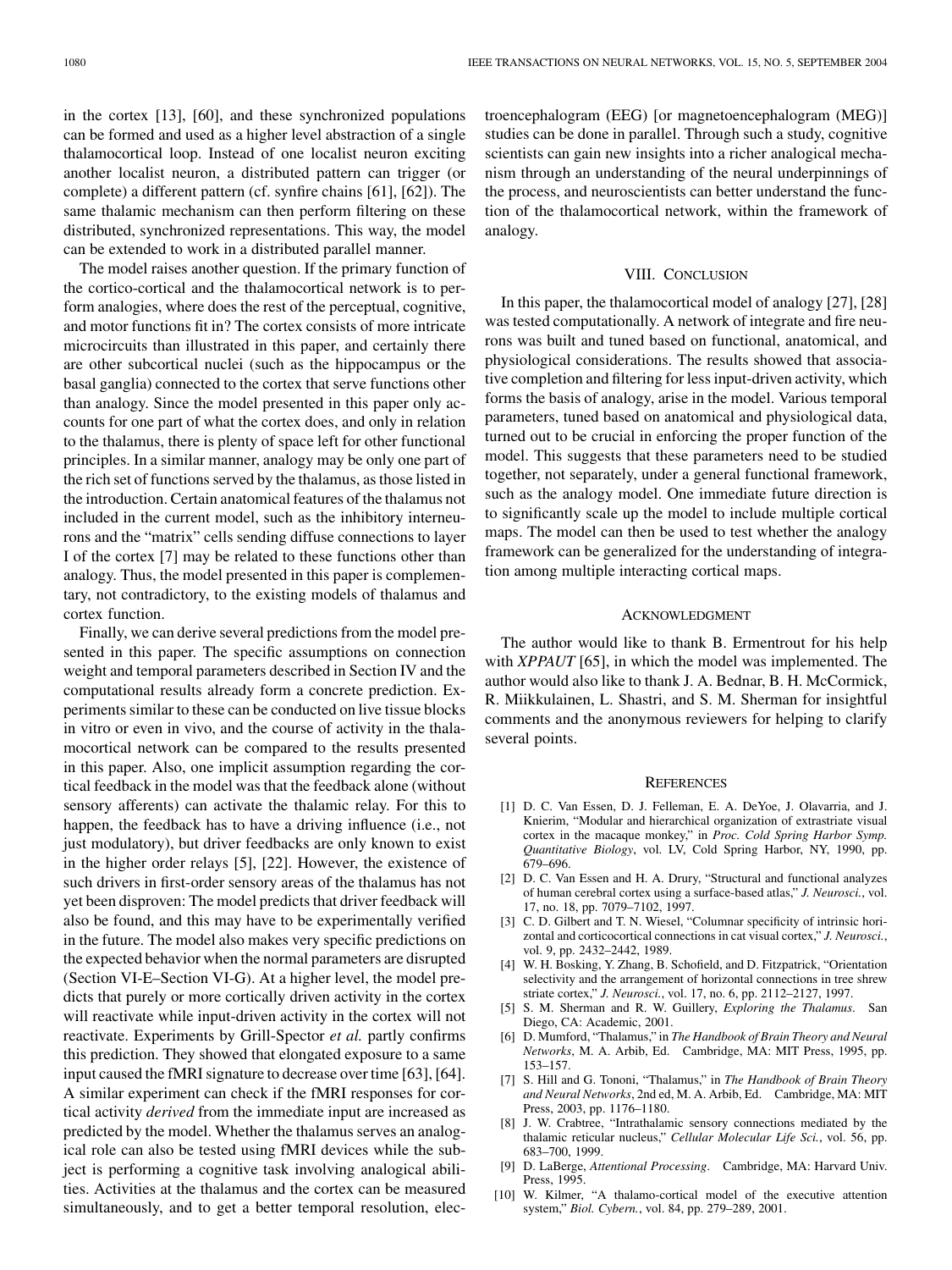- <span id="page-10-0"></span>[11] F. Crick, "Function of the thalamic reticular complex: The searchlight hypothesis," in *Proc. Nat. Academy Sciences*, vol. 81, 1984, pp. 4586–4950.
- [12] K. A. Moxon, G. Foffani, and J. K. Chapin, "Spatio-temporal shift of receptive field in thalamic reticular nucleus neurons of the rat," *Soc. Neurosci. Abstracts*, pp. 45.3–45.3, 2002.
- [13] R. R. Llinás and U. Ribary, "Perception as an oneiric-like state modulated by the Senses," in *Large Scale Neuronal Theories of the Brain*, C. Koch and J. L. Davis, Eds. Cambridge, MA: MIT Press, 1994, ch. 6, pp. 111–124.
- [14] R. Llinás, E. Ribary, M. Joliot, and G. Wang, "Content and context in temporal thalamocortical binding," in *Temporal Coding in the Brain*, G. Buzsaki, Ed. Berlin, Germany: Springer-Verlag, 1994.
- [15] J. W. Crabtree and J. T. Isaac, "Intrathalamic pathways allowing modality-related and cross-modality switching in the dorsal thalamus," *J. Neurosci.*, vol. 22, pp. 8754–8761, 2002.
- [16] D. Mumford, "On the computational architecture of the neocortex, pt. I, the role of the thalamo-cortical loop," *Biol. Cybern.*, vol. 65, pp. 135–145, 1991.
- [17] J. Newman, B. J. Baars, and S.-B. Cho, "A neural global workspace model for conscious attention," *Neural Netw.*, vol. 10, pp. 1195–1206, 1997.
- [18] E. Harth, K. P. Unnikrishnan, and A. S. Pandaya, "The inversion of sensory processing by feedback pathways: A model of visual cognitive functions," *Science*, vol. 237, pp. 184–187, 1987.
- [19] M. Steriade and D. A. McCormick, "Thalamocortical oscillations in the sleeping and aroused brain," *Science*, vol. 262, pp. 679–685, 1993.
- [20] D. A. McCormick and T. Bal, "Sleep and arousal: Thalamocortical mechanisms," *Annu. Rev. Neurosci.*, vol. 20, pp. 185–215, 1997.
- [21] M. D. Humphries and K. N. Gurney, "The role of intra-thalamic and thalamocortical circuits in action selection," *Network: Computat. Neural Syst.*, vol. 13, pp. 131–156, 2002.
- [22] R. W. Guillery and S. M. Sherman, "Thalamic relay functions and their role in corticocortical communication: Generalizations from the visual system," *Neuron*, vol. 33, pp. 163–175, 2002.
- [23] C. M. Portas, G. Rees, A. M. Howseman, O. Josephs, R. Turner, and C. D. Frith, "A specific role for the thalamus in mediating the interaction of attention and arousal in humans," *J. Neurosci.*, vol. 18, pp. 8979–8989, 1998.
- [24] J. G. Taylor, *The Emergent Mind*. Cambridge, MA: MIT Press, 1998.
- [25] F. Crick, *The Astonishing Hypothesis: The Scientific Search for the Soul*. New York: Scribner, 1994.
- [26] F. Crick and C. Koch, "Toward a neurobiological theory of consciousness," *Sem. Neurosci.*, vol. 2, pp. 263–275, 1990.
- [27] Y. Choe, "Analogical cascade: A theory on the role of the thalamo-cortical loop in brain function," *Neurocomput.*, vol. 52–54, pp. 713–719, 2003.
- [28]  $\longrightarrow$ , "Second-order isomorphism: A reinterpretation and its implications in brain and cognitive sciences," in *Proc. 24th Annu. Conf. Cognitive Science Soc.*, W. D. Gray and C. D. Schunn, Eds., Fairfax, VA, 2002, pp. 190–195.
- [29] G. Lakoff and M. Johnson, *Metaphors We Live By*. Chicago, : Univ. Chicago Press, 1980.
- [30] P. Kanerva, "Dual role of analogy in the design of a cognitive computer," in *Advances in Analogy Research: Integration of Theory and Data From the Cognitive, Computational, and Neural Sciences*, K. Holyoak, D. Gentner, and B. Kokinov, Eds. Sofia: New Bulgarian Univ. Press, 1998, pp. 164–170.
- [31] M. Mitchell, *Analogy-Making as Perception: A Computer Model*. Cambridge, MA: MIT Press, 1993.
- [32] J. H. Holland, K. J. Holyoak, R. E. Nisbett, and P. R. Thagard, *Induction: Process of Inference, Learning, and Discovery*. Cambridge, MA: MIT Press, 1986.
- [33] *The Analogial Mind: Perspectives from Cognitive Science*, D. Gentner, K. J. Holyoak, and B. N. Kokinov, Eds., MIT Press, Cambridge, MA, 2001.
- [34] K. J. Holyoak and P. Thagard, *Mental Leaps: Analogy in Creative Thought*. Cambridge, MA: MIT Press, 1995.
- [35] D. R. Hofstadter, *Fluid concepts and creative analogies: Computer models of the fundamental mechanisms of thought*. New York: Basic Books, 1995.
- [36] C. T. Morrison, "Situated representation: Solving the handcoding problem with emergent structured representation," Ph.D. dissertation, Binghamton Univ.; State Univ. New York, 1998.
- [37] D. A. Coulter, J. R. Huguenard, and D. A. Prince, "Calcium currents in rat thalamocortical relay neurons: Kinetic properties of the transient, low-threshold current," *J. Physiol.*, vol. 414, pp. 587–604, 1989.
- [38] J. R. Huguenard and D. A. McCormick, "A novel t-type current underlies prolonged  $Ca^{2+}$ -dependent burst firing in GABAergic neurons of rat thalamic reticular nucleus," *J. Neurosci.*, vol. 12, pp. 3804–3817, 1992.
- [39] T. Tsumoto, O. D. Creutzfeldt, and C. R. Legendy, "Functional organization of the corticofugal system from visual cortex to lateral geniculate nucleus in the cat," *Exp. Brain Res.*, vol. 32, pp. 345–364, 1978.
- [40] C. E. Landisman, M. A. Long, M. Beierlein, M. R. Deans, D. L. Paul, and B. W. Connors, "Electrical synapses in the thalamic reticular nucleus," *J. Neurosci.*, vol. 22, pp. 1002–1009, 2002.
- [41] D. R. Hofstadter and M. Mitchell, "The copycat project: A model of mental fluidity and analogy-making," in *Advances in Connectionist and Neural Computation Theory*, K. J. Holyoak and J. A. Barnden, Eds. Norwood, NJ: Ablex, 1994.
- [42] M. Mitchell, "Analogy-making as a complex adaptive system," in *Design Principles for the Immune System and Other Distributed Autonomous Systems*, L. Segal and A. Cohen, Eds. Oxford, U.K.: Oxford Univ. Press, 2001.
- [43] N. G. Jani and D. S. Levine, "A neural network theory of proportional analogy-making," *Neural Netw.*, vol. 13, pp. 149–183, 2000.
- [44] D. Mumford, "On the computational architecture of the neocortex, pt. II, the role of the cortico-cortical loop," *Biol. Cybern.*, vol. 65, pp. 241–251, 1992.
- [45] G. G. Blasdel, "Orientation selectivity, preference, and continuity in monkey striate cortex," *J. Neurosci.*, vol. 12, pp. 3139–3161, Aug. 1992.
- [46] F. Gabbini and C. Koch, "Principles of spike train analysis," in *Methods in Neural Modeling*, C. Koch and I. Segev, Eds. Cambridge, MA: MIT Press, 1999, ch. 7, pp. 313–360.
- [47] D. Gentner, B. Bowdle, P. Wolff, and C. Boronat, *The Analogical Mind: Perpsectives from Cognitive Sciemce*, D. Gentner, K. J. Holyoak, and B. N. Kokinov, Eds. Cambridge, MA: MIT Press, 2001, pp. 199–253.
- [48] W. Singer, "Synchronization of cortical activity and its putative role in information processing and learning," *Annu. Rev. Physiol.*, vol. 55, pp. 349–374, 1993.
- [49] R. Eckhorn, R. Bauer, W. Jordan, M. Kruse, W. Munk, and H. J. Reitboeck, "Coherent oscillations: A mechanism of feature linking in the visual cortex?," *Biol. Cybern.*, vol. 60, pp. 121–130, 1988.
- [50] C. M. Gray, P. Konig, A. Engel, and W. Singer, "Oscillatory responses in cat visual cortex exhibit inter-columnar synchronization which reflects global stimulus properties," *Nature*, vol. 338, pp. 334–337, 1989.
- [51] D. L. Wang, "Emergent synchrony in locally coupled neural oscillators," *IEEE Trans. Neural Networks*, vol. 6, pp. 941–948, July 1995.
- [52] G. B. Ermentrout and N. Kopell, "Fine structure of neural spiking and synchronization in the presence of conduction delays," in *Proc. Nat. Academy Sciences*, vol. 95, 1998, pp. 1259–1264.
- [53] E. M. Izhikevich, "Resonate-and-fire neurons," *Neural Netw.*, vol. 14, pp. 883–894, 2001.
- [54]  $\frac{1}{\sqrt{2}}$ , "Simple model of spiking neurons," *IEEE Trans. Neural Networks*, vol. 14, pp. 1569–1572, Nov. 2003.
- [55] F. Rieke, D. Warland, R. de Ruter van Stevenick, and W. Bialek, *Spikes: Exploring the Neural Code*, 1st ed. Cambridge, MA: MIT Press, 1997.
- [56] D. Gentner and A. B. Markman, "Analogy-based reasoning and metaphor," in *The Handbook of Brain Theory and Neural Networks*, 2nd ed, M. A. Arbib, Ed. Cambridge, MA: MIT Press, 2003, pp. 106–109.
- [57] J. M. Fuster, *The Prefrontal Cortex: Anatomy, Physiology, and the Frontal Lobe*, 3rd ed. New York: Lippencott-Raven, 1997.
- [58] L. Shastri, "Episodic memory and cortico-hippocampal interactions," *Trends Cognitive Sci.*, vol. 6, pp. 162–168, 2000.
- [59] R. Miikkulainen, *Subsymbolic Natural Language Processing: An Integrated Model of Scripts, Lexicon, and Memory*. Cambridge, MA: MIT Press, 1993.
- [60] A. M. Sillito, H. E. Jones, G. L. Gerstein, and D. C. West, "Featurelinked synchronization of thalamic relay cell firing induced by feedback from the visual cortex," *Nature*, vol. 369, pp. 479–482, 1994.
- [61] M. Abeles, *Corticonics: Neural Circuits of the Cerebral Cortex*, 1st ed. Cambridge, U.K.: Cambridge Univ. Press, 1991.
- [62] Y. Prut, E. Vaadia, H. Bergman, H. Haalman, I. Slovin, and M. Abeles, "Spatiotemporal structure of cortical activity: Properties and behavioral relevance," *J. Neurophys.*, vol. 79, pp. 2857–2874, 1998.
- [63] K. Grill-Spector, T. Kushnir, S. Edelman, G. Avidan, Y. Itzchak, and R. Malach, "Differential processing of objects under various viewing conditions in the human lateral occipital complex," *Neuron*, vol. 24, pp. 187–203, 1999.